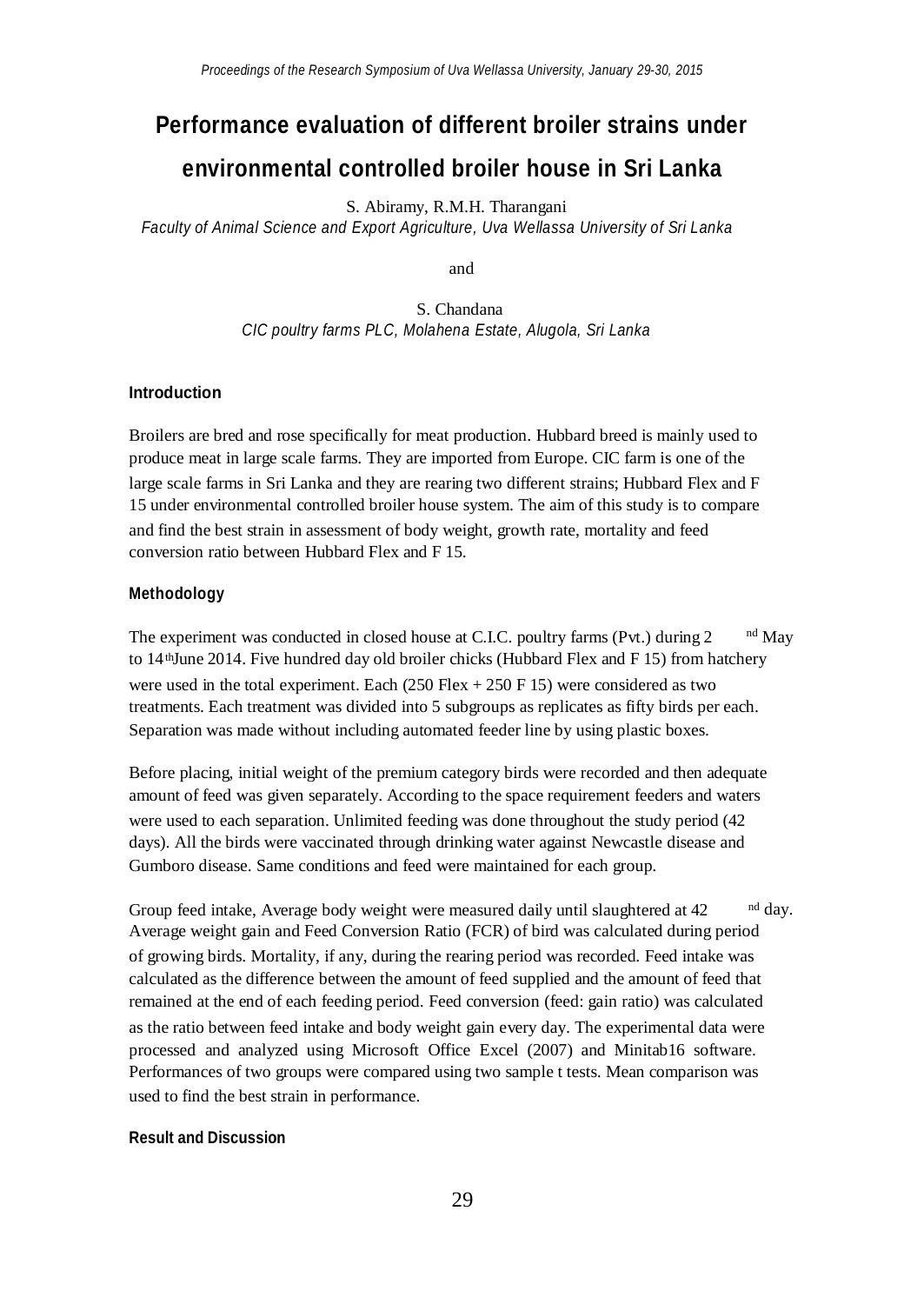

Figure 01: Body weight of Hubbard Flex and F15

When consider the body weight of the broilers there was significant  $(P<0.05)$  difference among the treatments in first week, second week, third week, fourth week and sixth week. However, there was no significant  $(P>0.05)$  difference among the treatments in fifth week (Figure 01). Average body weight of Flex and F 15 was increased throughout the rearing period. However, F 15 was shown the highest mean body weight than Flex broiler chicken throughout the rearing period.

2<sup>nd</sup> week. Mainly the first two weeks were considered as brooding period which was helped When consider the feed intake of the broilers in weekly basis, there was no significant (P>0.05) difference among the treatments in third week, fourth week, fifth week and sixth week. However, there was significant  $(P < 0.05)$  difference among the treatments in first and second week. Mean value of F 15 was shown the highest mean of feed intake with in 1 and  $\mathrm{s}$ to increase the performance throughout the rearing period.



Figure 02: Feed Conversion Ratio of Hubbard Flex and F15

between two treatments within 2  $^{\text{nd}}$ , 5<sup>th</sup> and 6<sup>th</sup> week with that highest mean of feed conversion According to the Figure 02, feed conversion ratio was shown significant (P<0.05) difference ratio was recorded in Flex treatment. F15 broiler chicken was shown higher feed conversion efficiency than flex broiler chicken throughout the rearing period. Feed Conversion Ratio was increased with increasing age of birds in both treatments.

According to the analyzed data weight gain was shown significant (P<0.05) difference between the Hubbard flex and F15 commercial broiler chicken with in first, second and sixth weeks. (Figure 03) Weight gain did not show significant (P>0.05) difference among the